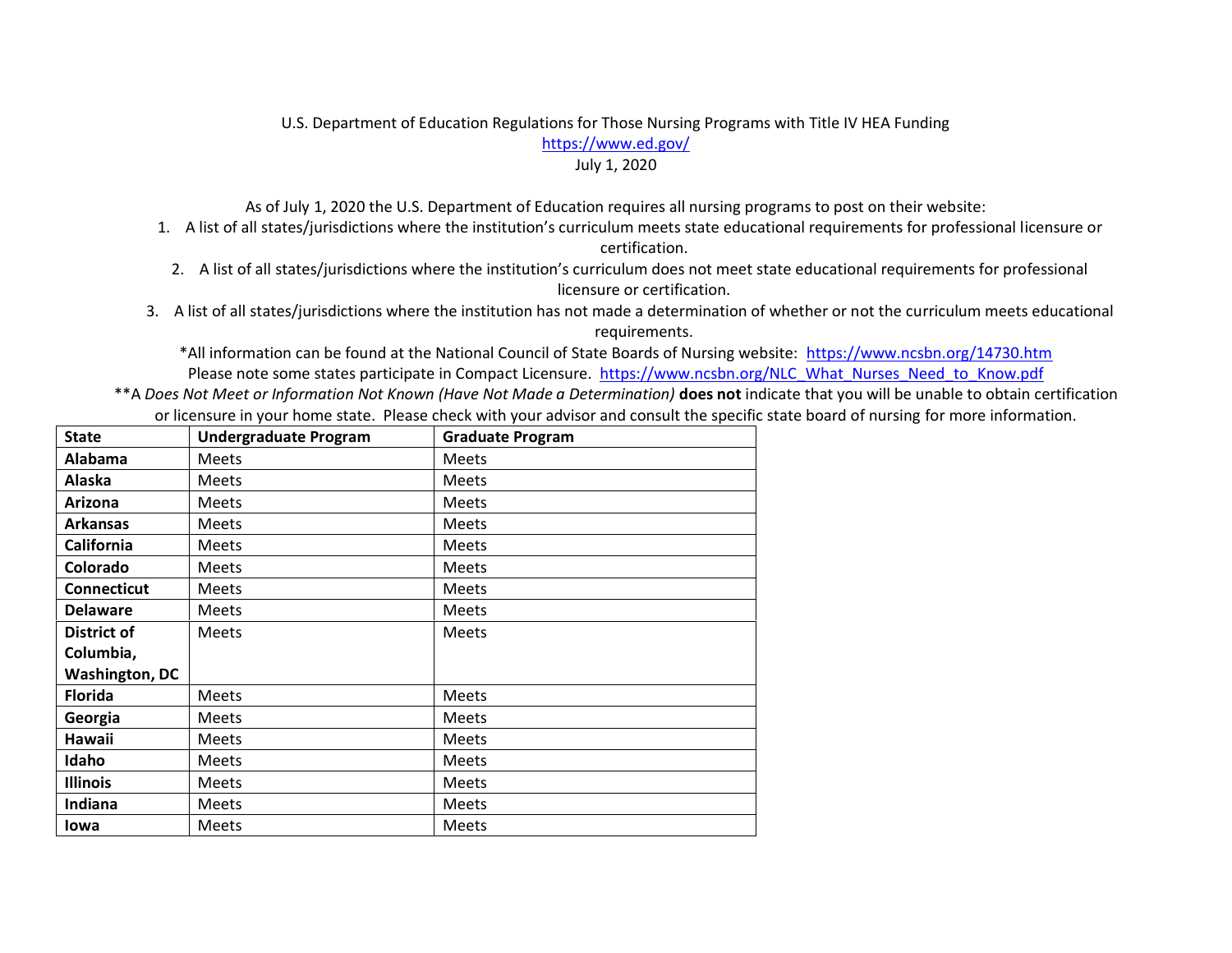| <b>Kansas</b>         | Meets        | Meets                                  |
|-----------------------|--------------|----------------------------------------|
| Kentucky              | Meets        | Meets                                  |
| Louisiana             | <b>Meets</b> | Information unknown                    |
| <b>Maine</b>          | <b>Meets</b> | <b>Meets</b>                           |
| <b>Maryland</b>       | Meets        | Information not known                  |
| <b>Massachusetts</b>  | Meets        | Meets                                  |
| Michigan              | <b>Meets</b> | Meets                                  |
| Minnesota             | Meets        | Meets                                  |
| <b>Mississippi</b>    | Meets        | <b>Meets</b>                           |
| <b>Missouri</b>       | Meets        | Information Not Known.                 |
| <b>Montana</b>        | Meets        | Meets                                  |
| <b>Nebraska</b>       | Meets        | Meets                                  |
| <b>Nevada</b>         | Meets        | <b>Meets</b>                           |
| <b>New Hampshire</b>  | Meets        | Meets but must have additional contact |
|                       |              | hours as noted.                        |
| <b>New Jersey</b>     | Meets        | <b>Meets</b>                           |
| <b>New Mexico</b>     | Meets        | Meets                                  |
| <b>New York</b>       | Meets        | Meets                                  |
| <b>North Carolina</b> | Meets        | Meets                                  |
| <b>North Dakota</b>   | Meets        | Meets                                  |
| Ohio                  | Meet         | Meets                                  |
| <b>Oklahoma</b>       | Meets        | <b>Meets</b>                           |
| Oregon                | Meets        | Meets                                  |
| Pennsylvania          | Meets        | <b>Meets</b>                           |
| <b>Rhode Island</b>   | Meets        | Meets                                  |
| <b>South Carolina</b> | Meets        | Meets                                  |
| <b>South Dakota</b>   | <b>Meets</b> | Meets                                  |
| <b>Tennessee</b>      | Meets        | <b>Meets</b>                           |
| <b>Texas</b>          | Meets        | Information Not Known.                 |
| <b>Utah</b>           | Meets        | <b>Meets</b>                           |
| Vermont               | <b>Meets</b> | Meets                                  |
| Virginia              | Meets        | Information Not Known.                 |
| Washington            | <b>Meets</b> | Information Not Known.                 |